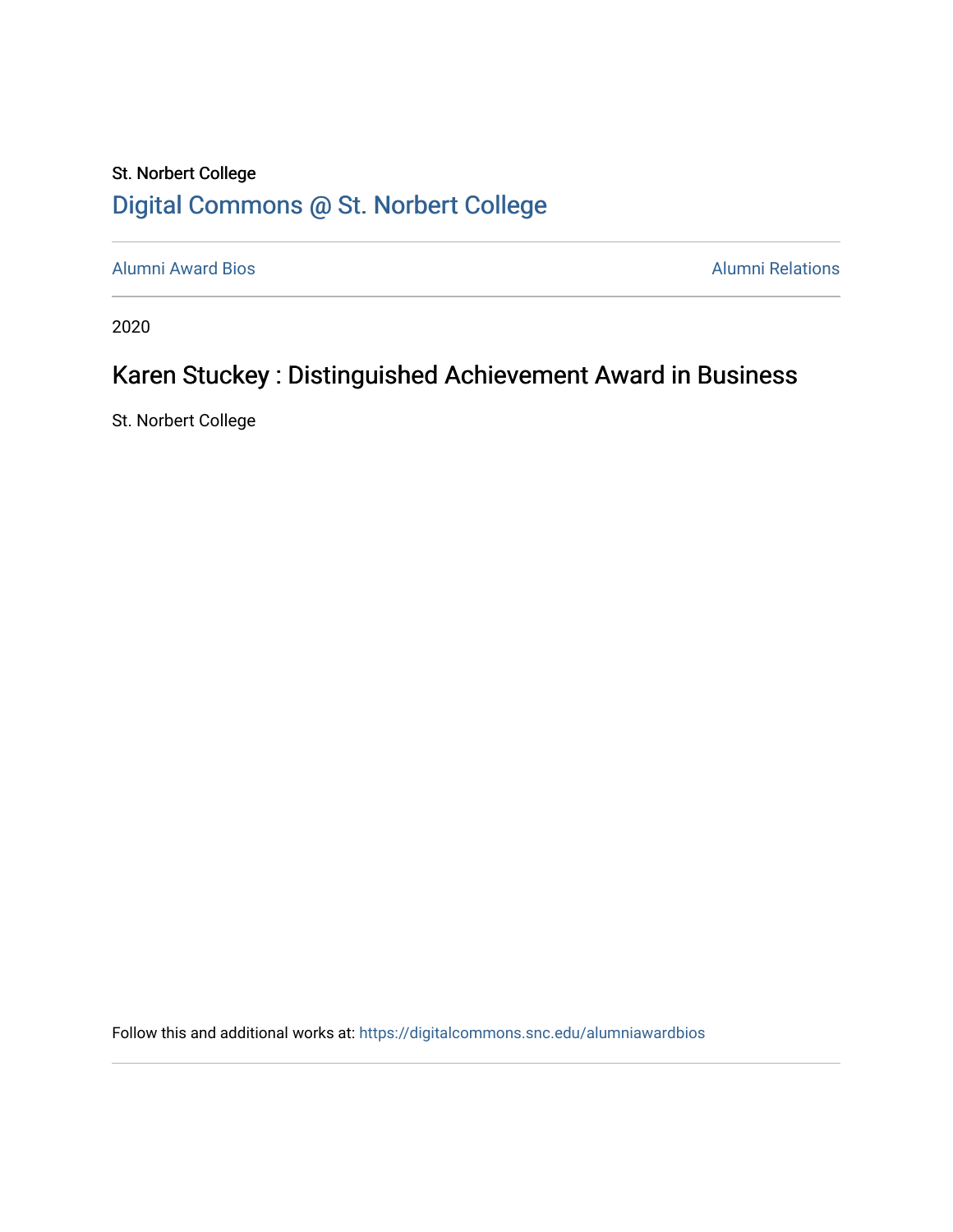

Q

[Academics](https://www.snc.edu/academics) [Admission](https://www.snc.edu/admission) [Campus Life](https://www.snc.edu/campuslife) [Living Norbertine](https://www.snc.edu/livingnorbertine) [Athletics](https://www.snc.edu/athletics) [About](https://www.snc.edu/about)

 $\geq$  [Alumni](https://www.snc.edu/alumni/)  $\geq$  [Alumni Awards](https://www.snc.edu/alumni/awards/)  $\geq$  2020 Distinguished Achievement Award in Business A

## [Alumni](https://www.snc.edu/alumni/index.html)

[Events & Reunions](https://www.snc.edu/alumni/event/index.html) [Behind the Arch](https://www.snc.edu/alumni/event/behindthearch/) [Benefits and Services](https://www.snc.edu/alumni/benefits.html) [Get Involved](https://www.snc.edu/alumni/getinvolved.html) [Give to SNC](http://giving.snc.edu/) [Alumni Awards](https://www.snc.edu/alumni/awards/index.html) [Past Recipients](https://www.snc.edu/alumni/awards/recipients.html) [Knight Lights](https://www.snc.edu/alumni/knightlights/index.html) [Alumni-Owned](https://www.snc.edu/alumni/directory/index.html) [Businesses Network](https://www.snc.edu/alumni/directory/index.html) [Alumni Board](https://www.snc.edu/alumni/alumniboard.html) [Student Alumni](https://www.snc.edu/alumni/saa.html) [Ambassadors](https://www.snc.edu/alumni/saa.html) [Staff](https://www.snc.edu/alumni/contactus.html)

# 2020 Distinguished Achievement Award in Business

### Karen Stuckey '79

During a television interview on the St. Norbert campus in 2016, Karen Stuckey, a senior VP at Walmart, was asked what advice she'd give a young woman just beginning her career. Karen's response: "Don't be afraid to take a risk. Be more afraid of missing an opportunity because you didn't take the risk."

Karen Stuckey's journey from our small Midwestern college to the executive offices of the world's largest company has exemplified her willingness to seize opportunity — and, at times, embrace risk.

After graduation, Karen — who knew she wanted to be involved in the retail industry — joined The Limited as a co-manager of its store in downtown Chicago. She was younger than most of the people who worked for her, but seizing that as an opportunity for growth and learning, she soon was managing the store alone, and not long thereafter she took a job with a department store that was part of the Hart, Schaffner and Marx company. Success there led to her recruitment by Target, and after that to a stint at Montgomery Ward, and then — driven by a desire to learn more about a different aspect of the industry — she moved to the manufacturing side of the business at Sara Lee Corp., where she rose to president of one of its divisions in just seven years. Gaining invaluable insights in that role, she returned to retail in the first of several roles at Walmart, where she is now senior vice president for private brands, general merchandise, Walmart U.S.

Even as she has been pursuing her own career boldly, Karen has devoted herself to supporting other women in that journey. She gives back to the women leaders inside the Walmart organization as chairperson for the Women's Officer Caucus. She has served on the board and as chairperson for the Network of Executive Women, a nonprofit organization committed to advancing women leaders. Committed to providing opportunity to other underrepresented groups, as well, Karen also is a member of the Walmart President's Inclusion Council.

In her community, Karen has led her local Boys & Girls Club through a transformation of growth and highquality impact. She and her husband, Andy, have also shepherded others through a "transformation of growth": their four children, who are now successful adults and